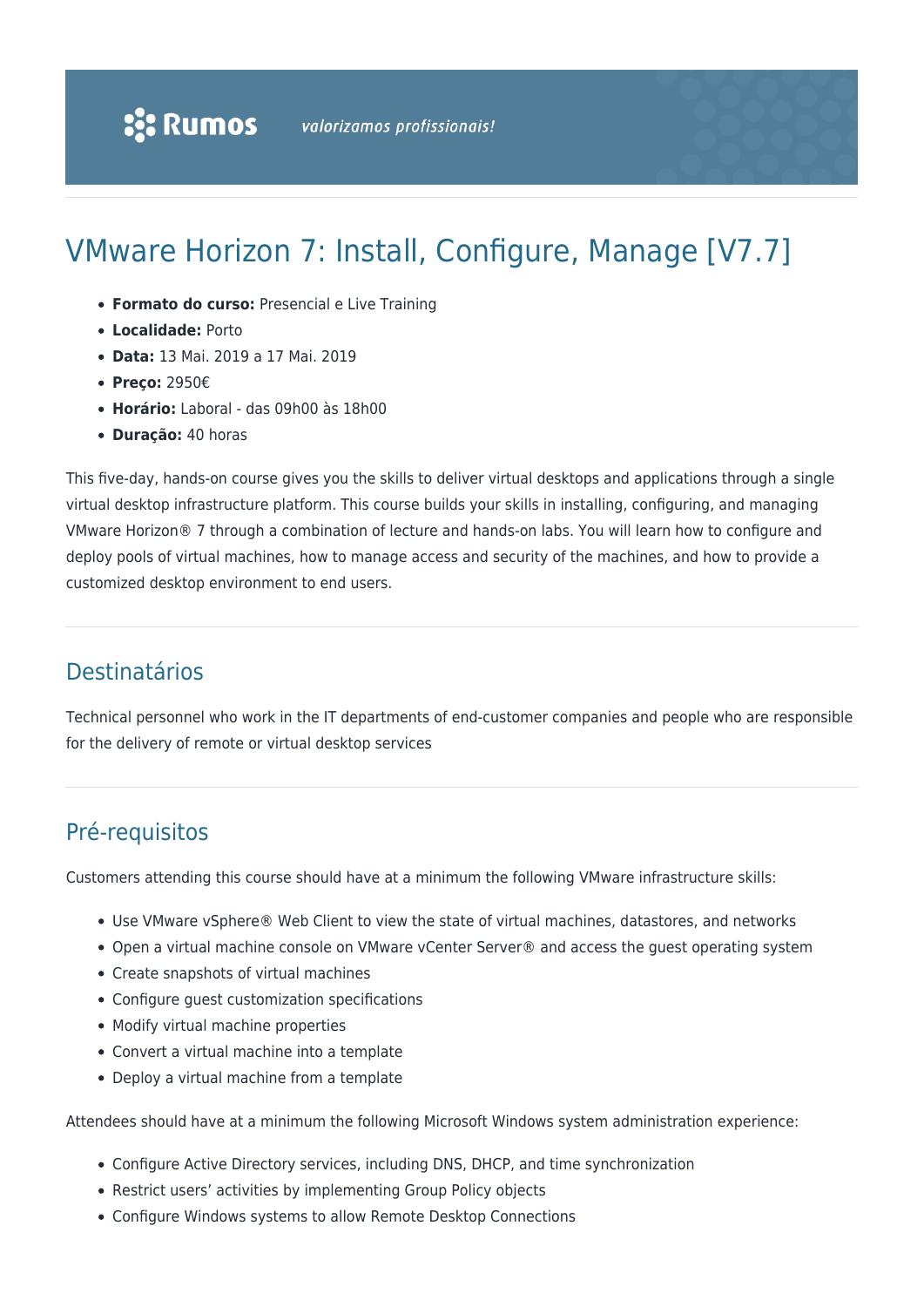• Build an ODBC connection to an SOL Server database

# **Objectivos**

- Identify VMware Horizon components
- Install and configure View Connection Server
- Install and configure virtual desktops
- Configure and manage VMware Horizon® Client™ systems
- Configure and manage pools of physical and virtual machines
- Configure and manage automated pools of full virtual machines
- Configure and manage pools of linked-clone desktops
- Configure and manage automated pools of instant clones
- Configure and manage Remote Desktop Services (RDS) pools of desktops and applications
- Use Horizon Administrator to configure the VMware Horizon environment
- Configure secure access to virtual desktops
- Use VMware User Environment Manager™ to manage user personalization and application configurations
- Describe steps to deploy profile management
- Use VMware App Volumes™ to provision and manage applications
- Manage the performance and scalability of a VMware Horizon deployment

# Programa

#### **Course Introduction**

- Review course goals
- Review course objectives
- Review the course outline
- Find additional resources after this course

#### **Introduction to VMware Horizon**

- Recognize the features and benefits of VMware Horizon
- Identify the major function of each VMware Horizon component
- Define a use case for your virtual desktop and application infrastructure

# **View Connection Server**

- Identify the VMware vSphere® requirements for a connection server
- Describe the network and firewall configurations for View Connection Server
- License VMware Horizon components
- Configure View Connection Server

#### **VMware Horizon Pools and Desktops**

Outline the process and choices in setting up VMware Horizon 7 virtual machines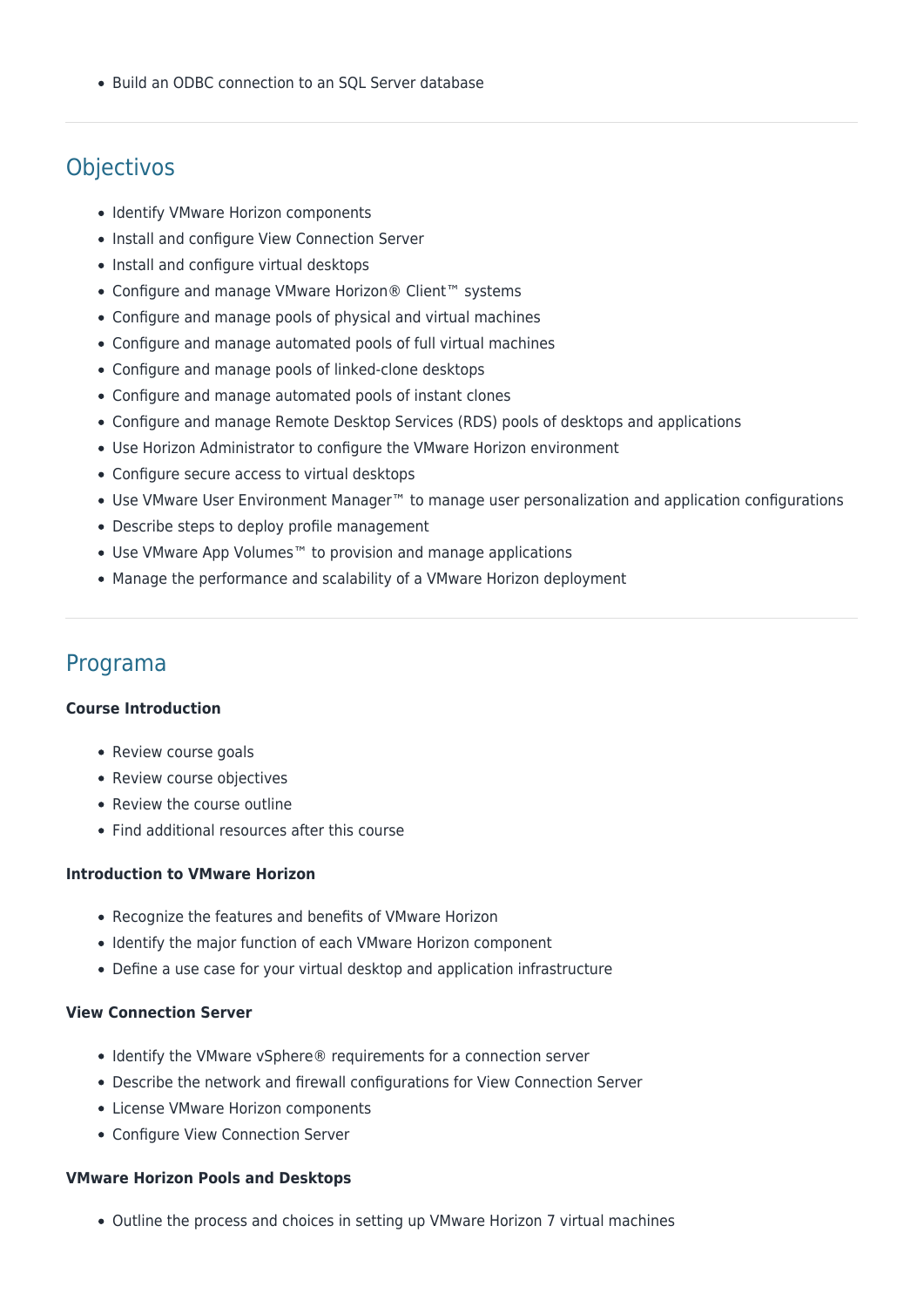- Compare the remote display protocols that are available in VMware Horizon
- List the ports that must be opened in the machine's firewall for VMware Horizon operations
- Outline the configuration choices when installing Horizon Agent
- Identify the steps to set up a template for desktop pool deployment
- Describe how information on the Users and Groups page can be used to control and monitor View users
- Explain the hierarchy of global policies, pool-level policies, and user-level policies
- List the View Group Policy administrative (ADM) template files

#### **Horizon Client Options**

- Describe the requirements for a Horizon Client installation
- Explain USB redirection and options
- Describe the power states for desktops
- Define and compare a thin client with a system running Horizon Client
- Discuss the benefits of Virtual Printing
- Explain the Virtual Printing architecture
- Describe the configuration options for Virtual Printing
- Explain the location-based printing feature

#### **Creating Automated Pools of Full Virtual Machines**

- Recognize how an automated pool operates
- Compare dedicated-assignment and floating-assignment pools
- Outline the steps to create an automated pool
- Examine the entitlement of desktops in automated pools

#### **Creating and Managing Linked-Clone Desktops**

- Describe the VMware linked-clone technology
- Explain why both a parent virtual machine and a snapshot must be used to create linked clones
- Outline the system requirements for View Composer
- Describe the relationship between a persistent disk and the system disk
- Outline the steps necessary to set up an automated desktop pool that uses linked clones
- Compare the purpose of the parent and the replica virtual machines
- Compare the linked-clone management operations
- Describe the management operations for persistent disks

#### **Creating and Managing Instant-Clone Pools**

- Identify the advantages of instant clones
- Distinguish View Composer clones from instant clones
- Identify the requirements of instant clones
- Describe the types of instant-clone virtual machines
- Explain how folders are used to delegate pool administration
- Outline the steps to set up an automated pool that uses instant clones
- Describe instant-clone limitations in VMware Horizon 7
- Describe the creation of instant clones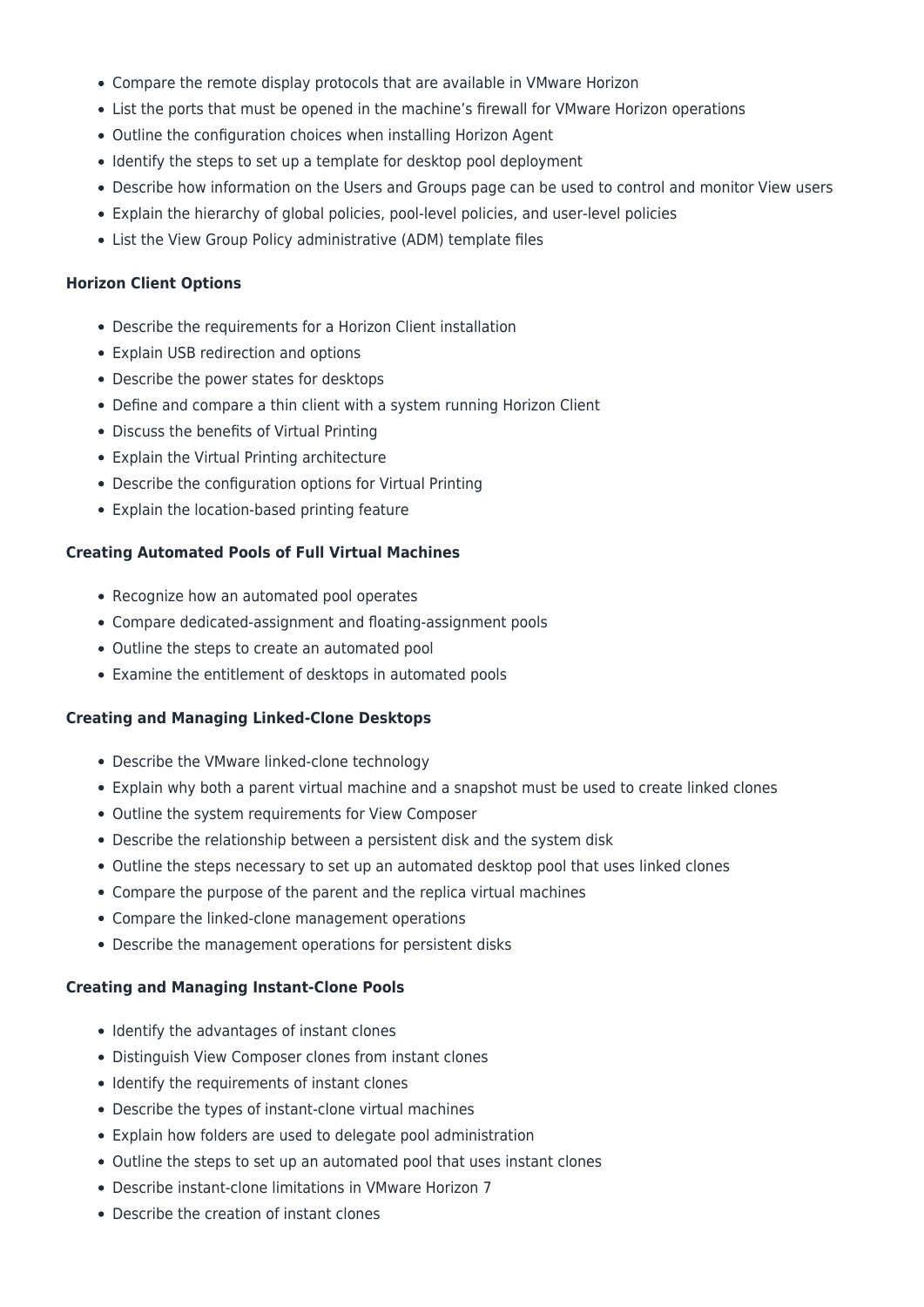• Set up an automated pool of instant clones

# **Creating RDS Desktop and Application Pools**

- Explain the difference between an RDS desktop pool and an automated pool
- Describe how a user can access a single application by using the RDS application pool
- Describe the relationship between an RDS host, a farm, and an application pool
- Create an RDS desktop pool and an application pool
- Explain how the View Composer linked-clone technology can automate the build-out of RDS server farms
- Describe the load-balancing options for RDS hosts

# **VMware Horizon 7 Authentication**

- Compare the authentication options that View Connection Server supports
- Describe the purpose of TrueSSO single sign-on
- Identify TrueSSO single sign-on components

# **Managing VMware Horizon Security**

- Compare tunnels and direct connections for client access to desktops
- Compare the benefits of using either VMware Horizon Security Server or Access Point in the DMZ
- Identify where the tunnel endpoints are in a security server or an Access Point implementation
- Identify the tunnel endpoints when the security gateway is not used
- Explain a direct connection
- List the advantages of direct connections

# **Profile Management Using User Environment Manager**

- Identify the use cases and benefits of using User Environment Manager
- Describe User Environment Manager and its architecture
- Explain the User Environment Manager functional areas and their benefits
- Explain User Environment Manager profile management and its features
- Use the User Environment Manager management console and application profiler to manage user personalization and application configurations

# **Using App Volumes to Provision and Manage Applications**

- Explain how App Volumes works
- Identify the features and benefits of App Volumes
- Identify the interface elements of App Volumes
- Install and configure App Volumes

# **Command-Line Tools and Backup Options**

- Describe key View Connection Server features that are available as command-line options with the vdmadmin command
- Explain the purpose of kiosk mode for client systems and how it is configured
- Explain why you might want to limit the domains that View Connection Server makes available to end